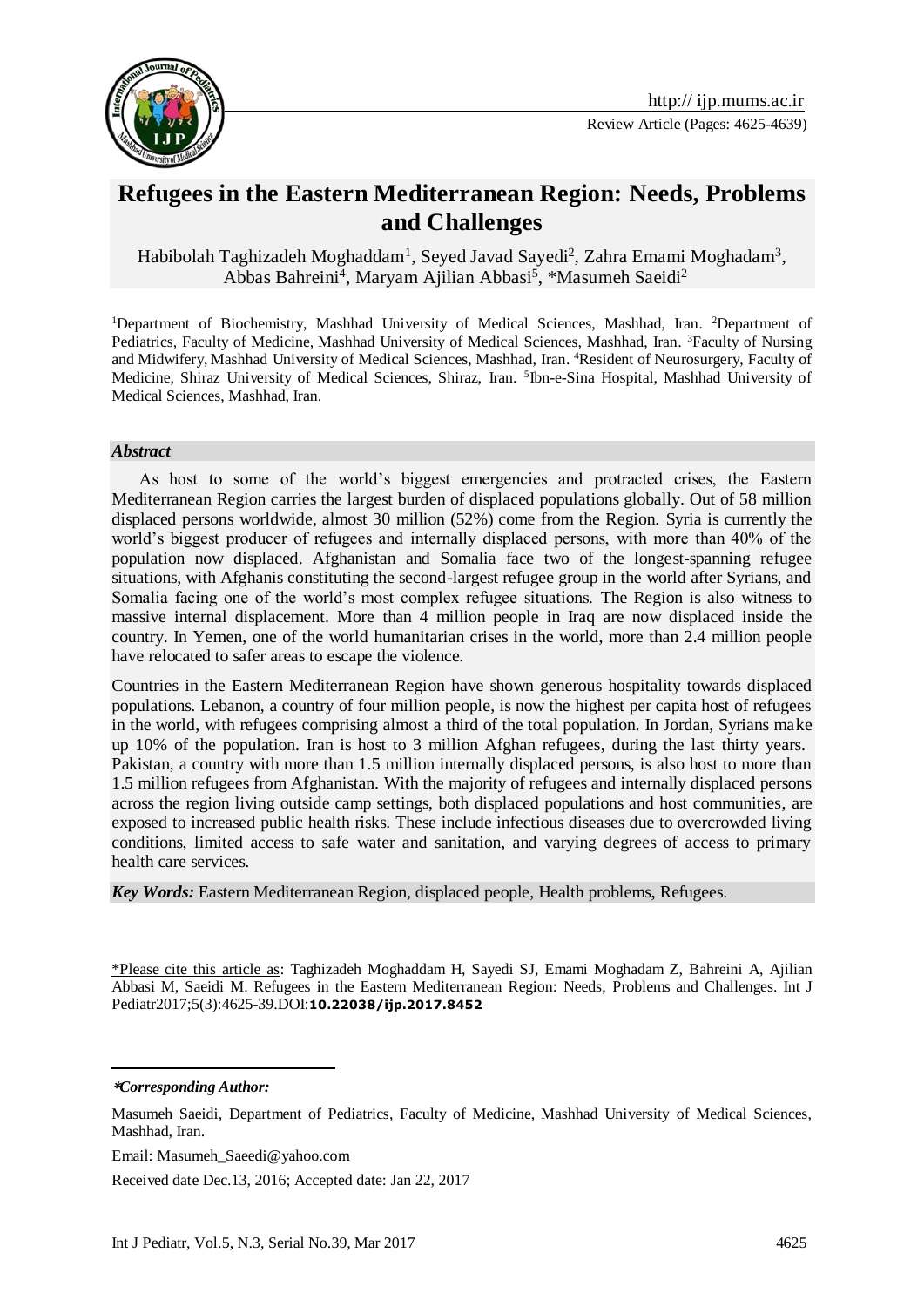#### **1- INTRODUCTION**

 Forced displacement has accompanied persecution, as well as war, throughout human history but has only become a topic of serious study and discussion relatively recently. This increased attention is the result of greater ease of travel, allowing displaced persons to flee to nations far removed from their homes, the creation of an international legal structure of human rights, and the realizations that the destabilizing effects of forced migration, especially in parts of [Africa,](https://en.wikipedia.org/wiki/Africa) the [Middle](https://en.wikipedia.org/wiki/Middle_East)  [East,](https://en.wikipedia.org/wiki/Middle_East) south and central [Asia,](https://en.wikipedia.org/wiki/Asia) ripple out well beyond the immediate region. Leave home and migrate to another country without having any specific features, for every man hard and sad. Here are top 10 stand out facts:

### **1-1. Top 11 global facts about refugees**

1. A refugee is a person who is outside his or her country of nationality and can't return due to a well-founded fear of persecution because of his or her race, religion, nationality, political opinion, or membership in a particular social group.

2. At the end of 2013, there were 16.7 million refugees worldwide, with the highest number in Pakistan (1.6 million).

3. It's estimated that 50% of refugees are under the age of 18.

4. An asylum seeker is a person who is looking to be recognized as a refugee, but has not yet received formal refugee status. The most asylum seekers come from Pakistan and Iran.

5. Internally displaced people (IDPs) are those who have been forced to leave their homes as a result of armed conflict, generalized violence or human rights violations. Unlike refugees they have not crossed an international border.

6. In 2011, there were roughly 26.4 million people displaced internally (within their country of origin) by conflict.

7. Under international law, refugees are not allowed to be forced back to the countries they have fled.

8. Developing countries host 80% of the world's refugees.

9. In 2012, the region with the most number of IDPs was in the Middle East and North Africa (2.5 million people).

10. A total of 895,000 individual applications for asylum or refugee status were submitted to governments and UNHCR offices in 166 countries in 2011. Roughly 11% of these requests were fulfilled.

11. In 2013 has been seen a significant number of people seeking asylum or refugee status from countries experiencing recent or ongoing conflict or security concerns (1-16).

### **1-2. Types of Forced Migration**

#### **1-2-1. Conflict-Induced Displacement**

People who are forced to flee their homes for one or more of the following reasons and where the state authorities are unable or unwilling to protect them: armed conflict including civil war; generalized violence; and persecution on the grounds of nationality, race, religion, political opinion or social group.

A large proportion of these displaced people will flee across international borders in search of refuge. Some of them may seek asylum under international law, whereas others may prefer to remain anonymous, perhaps fearing that they may not be granted asylum and will be returned to the country from whence they fled. Since the end of the Cold War, there has been an escalation in the number of armed conflicts around the world. Many of these more recent conflicts have been internal conflicts based on national, ethnic or religious separatist struggles. There has been a large increase in the number of refugees during this period as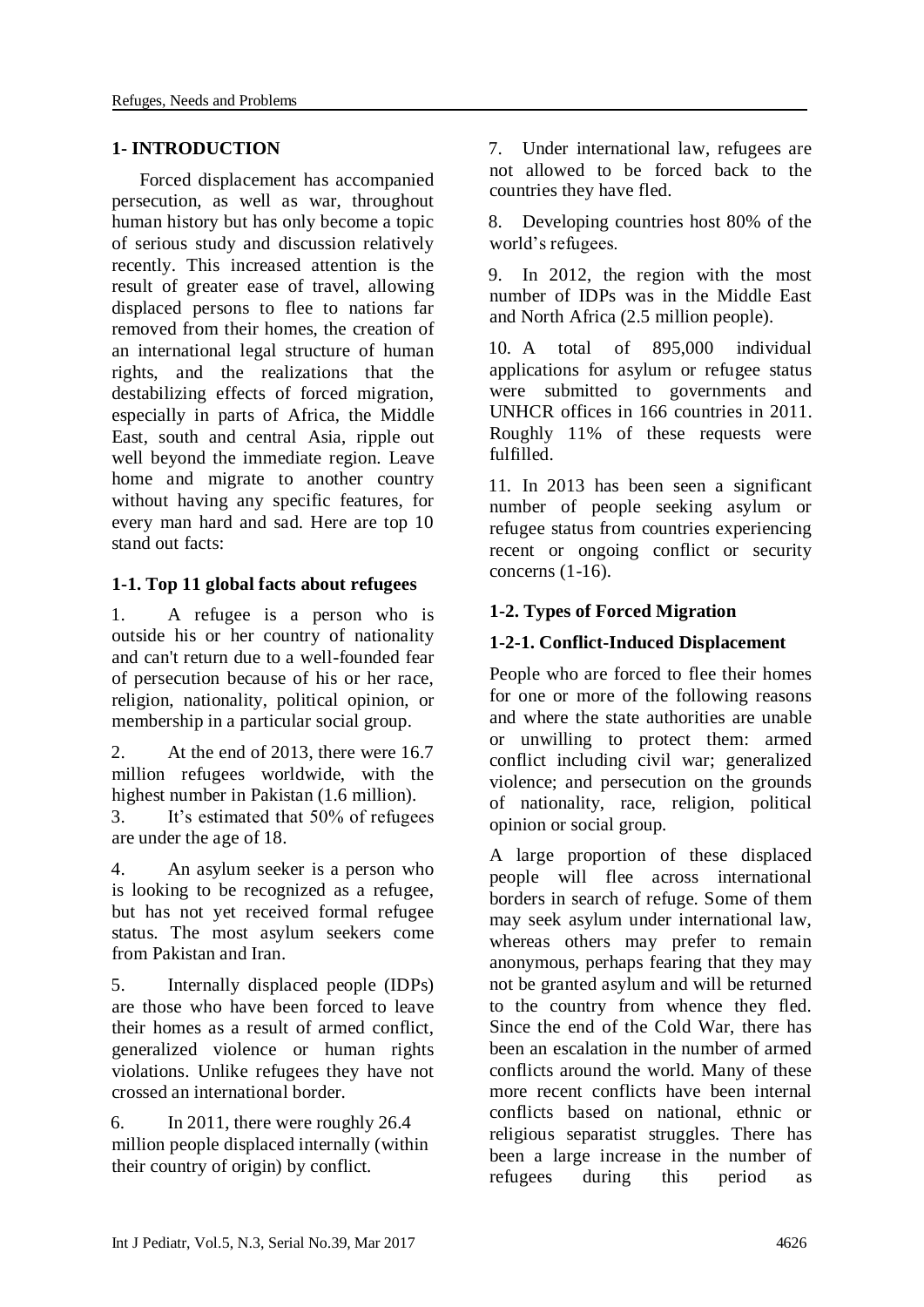displacement has increasingly become a strategic tactic often used by all sides in the conflict. Since the end of the Cold War there has also been an even more dramatic increase in the number of internally displaced persons (IDPs), who currently far outnumber the world's refugee population. In 2010, there were some 11 million refugees and asylum seekers and a further 27.5 million IDPs worldwide.

The most important international organization with responsibility for refugees is the United Nations High Commissioner for Refugees (UNHCR). Under the 1951 UN Refugee Convention, UNHCR is mandated to provide protection and assistance to refugees. However, one group of refugees do not come under the mandate of UNHCR. These are Palestinian refugees in the Middle East, who come under the mandate of the United Nations Relief and Works Agency for Palestine Refugees in the Near East (UNRWA).

### **1-2-2.Development-Induced Displacement**

These are people who are compelled to move as a result of policies and projects implemented to supposedly enhance 'development'. Examples of this include large-scale infrastructure projects such as dams, roads, ports, airports; urban clearance initiatives; mining and deforestation; and the introduction of conservation parks/reserves and biosphere projects. Affected people usually remain within the borders of their home country. Although some are resettled, evidence clearly shows that very few of them are adequately compensated. While there are guidelines on restoration for affected populations produced by some major donors to these types of projects, such as the World Bank, there continues to be inadequate access to compensation. This tends to be the responsibility of host governments, and interventions from outside are often deemed inappropriate. This is undoubtedly a causal factor in

displacement more often than armed conflict, although it often takes place with little recognition, support or assistance from outside the affected population. It disproportionately affects indigenous and ethnic minorities, and the urban or rural poor. It has been estimated that during the 1990s, some 90 to 100 million people around the world were displaced as a result of infrastructural development projects. It has also been reported that, on average, 10 million people a year are displaced by dam projects alone.

# **1-2-3. Disaster-Induced Displacement**

This category includes people displaced as a result of natural disasters (floods, volcanoes, landslides, earthquakes), environmental change (deforestation, desertification, land degradation, global warming) and human-made disasters (industrial accidents, radioactivity). Clearly, there is a good deal of overlap between these different types of disasterinduced displacement. For example, the impact of floods and landslides can be greatly exacerbated by deforestation and agricultural activities. Estimating trends and global figures on people displaced by disaster is even more disputed and problematic than for the other two categories. But there are certainly many millions of people displaced by disasters every year. Several international organizations provide assistance to those affected by disasters, including the International Federation of the Red Cross and Red Crescent Societies, and the World Food Programme. Many NGOs (international and local) also provide assistance to affected people (1-5).

# **1-3. Types of forced migrants**

There are various terms which have been adopted to describe groups affected by forced migration. The meaning of some of these terms is not always self-evident, they are sometimes misleading, and are not necessarily mutually exclusive. Given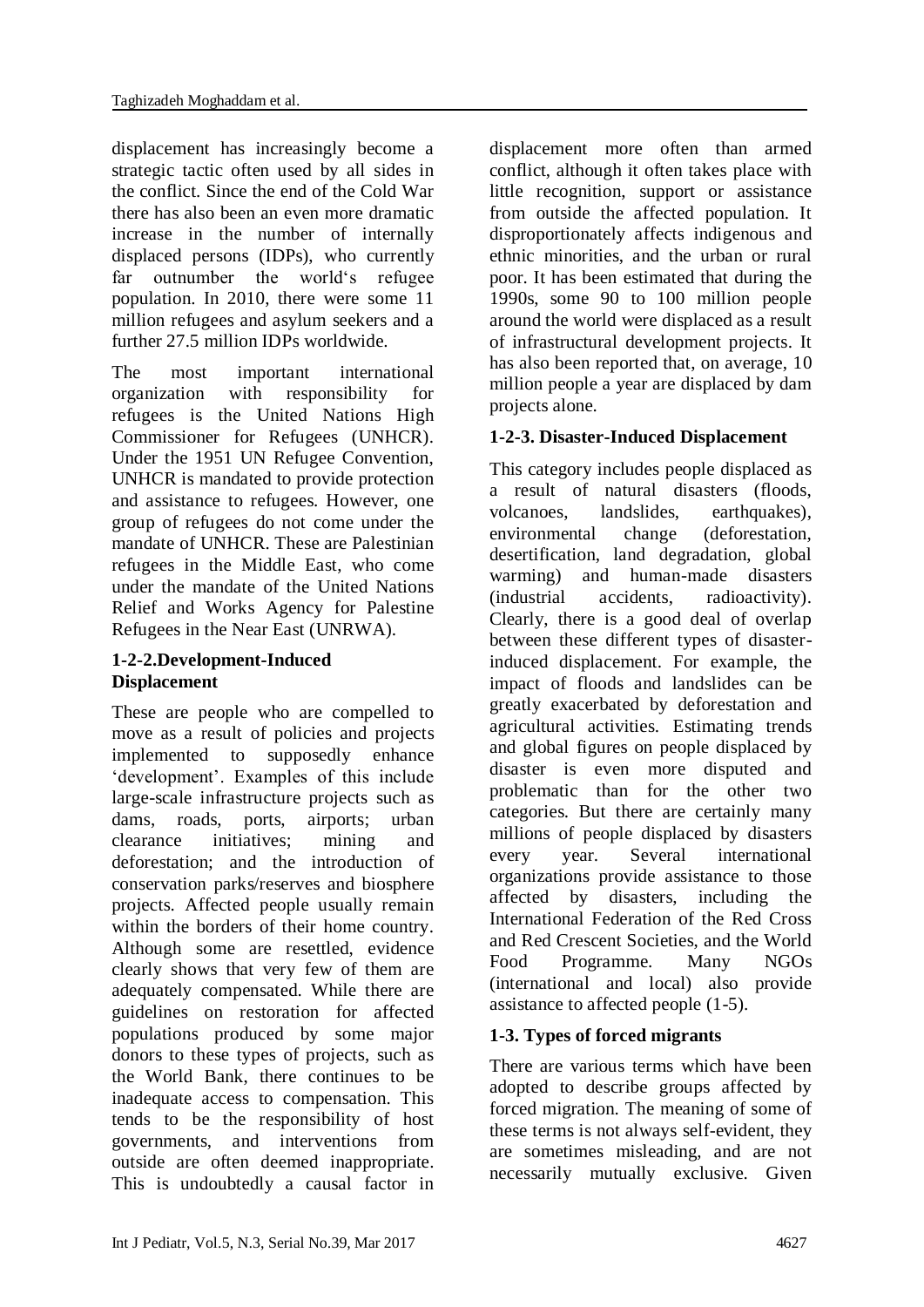below are brief descriptions of the main terms used by those researching and working with forced migrants.

# **1-3-1. Refugees**

The term 'refugee' has a long history of usage to describe 'a person who has sought refuge' in broad and non-specific terms. However, there is also a legal definition of a refugee, which is enshrined in the 1951 United Nations Convention Relating to the Status of Refugees. Article 1 of the Convention defines a refugee as a person residing outside his or her country of nationality, who is unable or unwilling to return because of a 'well-founded fear of persecution on account of race, religion, nationality, membership in a political social group, or political opinion'. Some 150 of the world's 200 or so states have undertaken to protect refugees and not return them to a country where they may be persecuted, by signing the 1951 Refugee Convention and/or its 1967 Protocol. Those recognized as refugees are better off than other forced migrants, in that they have a clear legal status and are entitled to the protection of the UNHCR. The annual budget for the UNHCR has grown from US\$300,000 in its first year to more than US\$3.59 billion in 2012 and the agency works in 126 countries (3). The vast majority of refugees are in the world's poorest countries in Asia and Africa. The global refugee population grew from 2.4 million in 1975 to 14.9 million in 1990.A peak was reached following the end of the Cold War with 18.2 million in 1993. In 2010, there was estimated to be some 10.5 million refugees around the world (4).

# **1-3-2. Asylum seekers**

Asylum seekers are people who have moved across an international border in search of protection under the 1951 Refugee Convention, but whose claim for refugee status has not yet been determined. Annual asylum claims in Western Europe, Australia, Canada and the USA combined rose from some 90,400 in 1983 to 323,050 in 1988 and then peaked at 828,645 in 1992. Applications fell sharply by the mid-1990s but began to steadily rise again towards the end of the decade. By the end of 2004, asylum applications made in these Western countries had again dropped significantly and in 2010 the total number of asylum applications in 44 industrialized countries was estimated at 358,800; the fourth lowest in the past 10 years (5).

As the numbers of asylum seekers rose during the 1990s and beyond, there was increasing scepticism from some politicians and the media, particularly in Western states, about the credibility of the claims of many asylum seekers. They have been labelled 'economic refugees' and 'bogus asylum seekers'. Asylum migration is clearly a result of mixed motivations. Most asylum seekers do not come from the world's poorest states, however many do come from failed or failing states enduring civil war and with high degrees of human rights abuses and, not surprisingly, significant levels of poverty. However, the number of people who are seeking asylum in Western states comprises a small fraction of the total number displaced around the world.

### **1-3-3. Internally Displaced Persons**

The most widely used definition of internally displaced persons (IDPs) is one presented in a 1992 report of the Secretary-General of the United Nations, which identifies them as 'persons who have been forced to flee their homes suddenly or unexpectedly in large numbers, as a result of armed conflict, internal strife, systematic violations of human rights or natural or man-made disasters, and who are within the territory of their own country'. Sometimes referred to as 'internal refugees', these people are in similar need of protection and assistance as refugees but do not have the same legal and institutional support as those who have managed to cross an international border.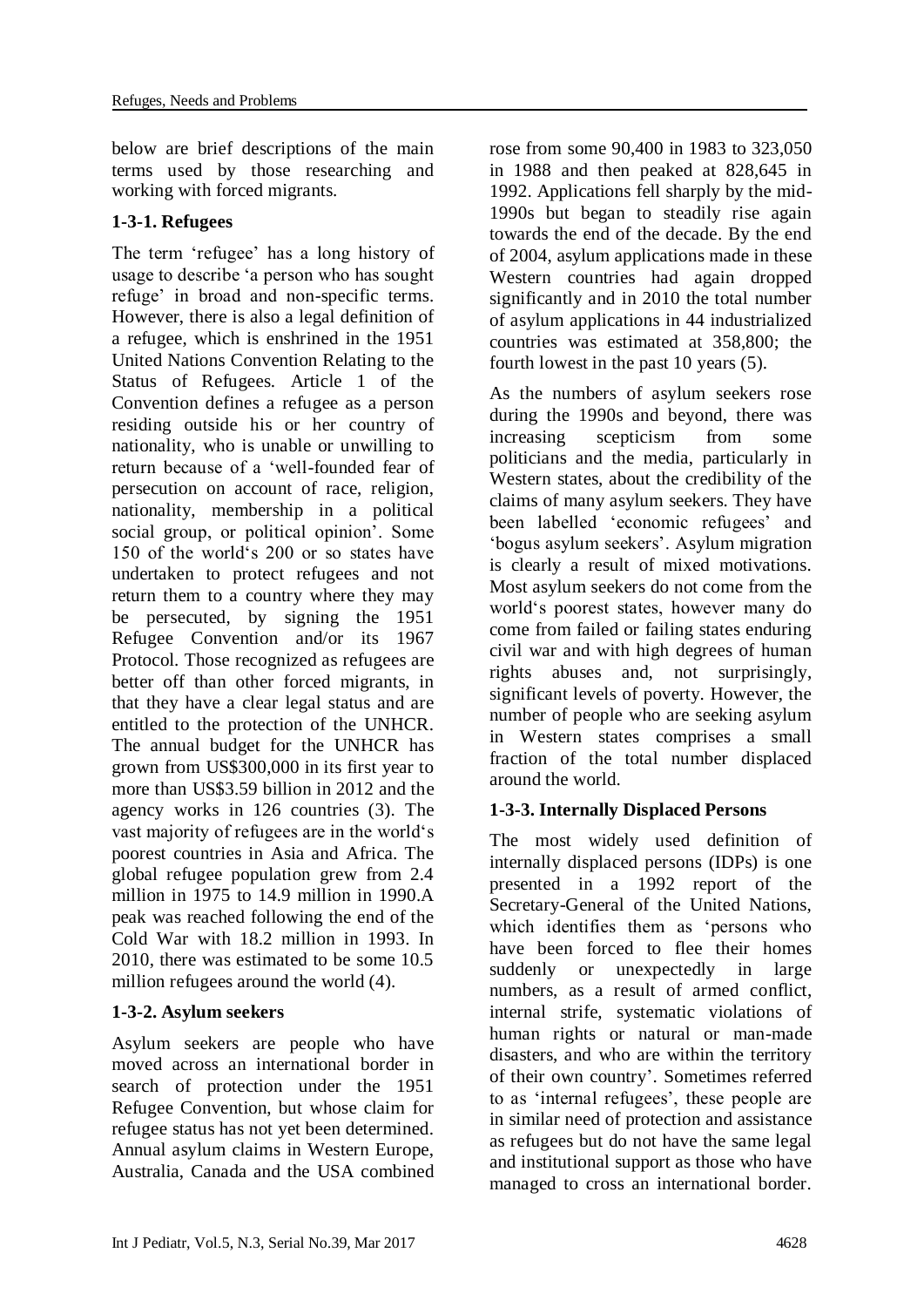There is no specifically-mandated body to provide assistance to IDPs, as there is with refugees. Although they are guaranteed certain basic rights under international humanitarian law (the Geneva Conventions), ensuring these rights are secured is often the responsibility of authorities which were responsible for their displacement in the first place, or ones that are unable or unwilling to do so. The number of IDPs around the world is estimated to have risen from 1.2 million in 1982 to 14 million in 1986. However, it is likely that earlier estimates are woefully low, as little systematic counting was being conducted at the time. Estimates on<br>numbers of IDPs continue to be of IDPs continue to be controversial, due to debate over definitions, and to methodological and practical problems in counting. In 2010 there were an estimated 27.5 million IDPs worldwide. However, statistics on IDPs are a controversial issue and there is no universal agreement.

### **1-3-4. Development displacees**

People who are compelled to move as a result of policies and projects implemented to supposedly enhance 'development'. These include large-scale infrastructure projects such as dams, roads, ports, airports; urban clearance initiatives; mining and deforestation; and the introduction of conservation parks/reserves and biosphere projects. Affected people usually remain within the borders of their country. People displaced in this way are sometimes also referred to as 'oustees', 'involuntarily displaced' or 'involuntarily resettled'. This is undoubtedly the cause of huge-scale displacement, although it often takes place with little recognition, support or assistance from outside the affected population. It disproportionately affects indigenous and ethnic minorities and the urban or rural poor. It has been estimated that during the 1990s some 90 to 100 million people around the world were

displaced as a result of infrastructural development projects.

#### **1-3-5. Environmental and disaster displacees**

Sometimes referred to 'environmental refugees' or 'disaster refugees', in fact most of those displaced by environmental factors or disasters do not leave the borders of their homeland. This category includes people displaced as a result of natural disasters (floods, volcanoes, landslides, earthquakes), environmental change (deforestation, desertification, land degradation, global warming) and humanmade disasters (industrial accidents, radioactivity).

# **1-3-6. Smuggled people**

Smuggled migrants are moved illegally for profit. They are partners, however unequal, in a commercial transaction. This is not to say that the practice is not without substantial exploitation and danger. People who think they are being smuggled may run the risk of actually being trafficked (see below). And even if they are not, their personal safety and well-being on their journey and after arrival are not necessarily the smugglers' top priority. Smuggled migrants may include those who have been forcibly displaced as well as those who have left their homeland in search of better economic and social opportunities. The motivations are often mixed. As the borders to favoured destination countries have become increasingly strengthened to resist the entry of asylum seekers, migrants of all kinds have increasingly drawn upon the services of smugglers.

# **1-3-7. Trafficked people**

These are people who are moved by deception or coercion for the purposes of exploitation. The profit in trafficking people comes not from their movement, but from the sale of their sexual services or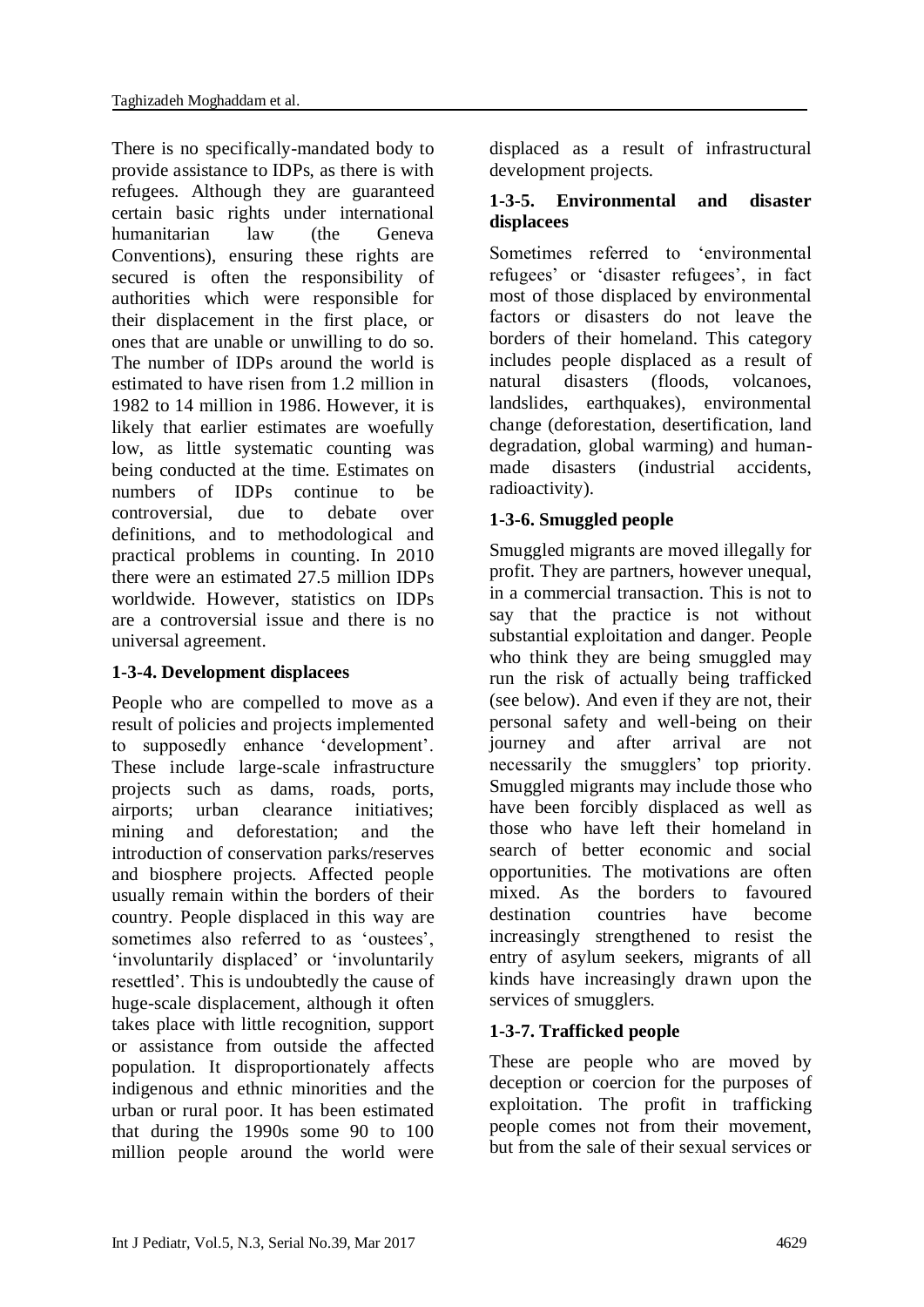labour in the country of destination. The trafficked person may be physically prevented from leaving, or be bound by debt or threat of violence to themselves or their family in their country of origin. Like smuggling, by its very clandestine nature, figures on the number of people being trafficked are extremely difficult to obtain (17-21).

#### **2- MTERIALS AND METHODS**

#### **2-1. Literature Search**

The following databases were searched for relevant papers and reports: MEDLINE, CINAHL, WHO website, United Nations Children's Fund (UNICEF) and United Nations (UN) website,

Embase, Cochrane Collection, Google Scholar, Pubmed, Islamic databases and ISI Web of Knowledge. Key references from extracted papers were also handsearched.

#### **2-2. Search Terms**

To evaluate the texts and websites, the singular or combination forms of the following keywords were used to search for the relevant literature: "Children", "Death", "Eastern Mediterranean Region", "Displaced people", "Health Problems", and "Refuges".

#### **3- RESULTS**

#### **3-1. Regional facts**



#### **Fig.1**: Refugees and IDPs by country of origin in the Eastern Mediterranean Region (17, 23).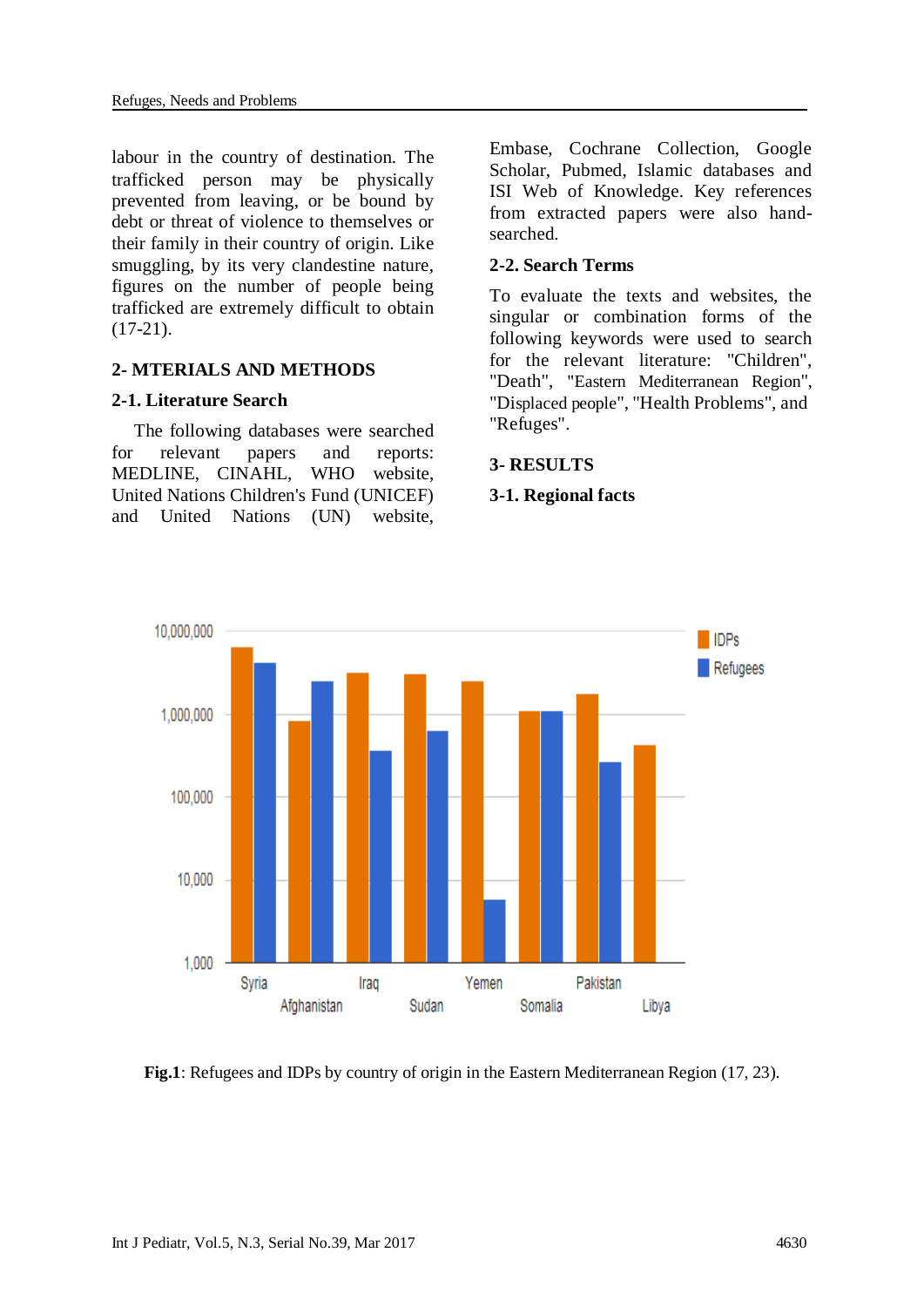

**Fig.2**: More than half of all the world's refugees originate from the Eastern Mediterranean Region, December 2015 (17, 23).



**Fig.3**: More than half of all the world's internally displaced persons are in countries of the Eastern Mediterranean Region, December 2015 (17, 23).



**Fig.4**: An average of more than 80% of all displaced populations live in camps and among host communities (17, 23).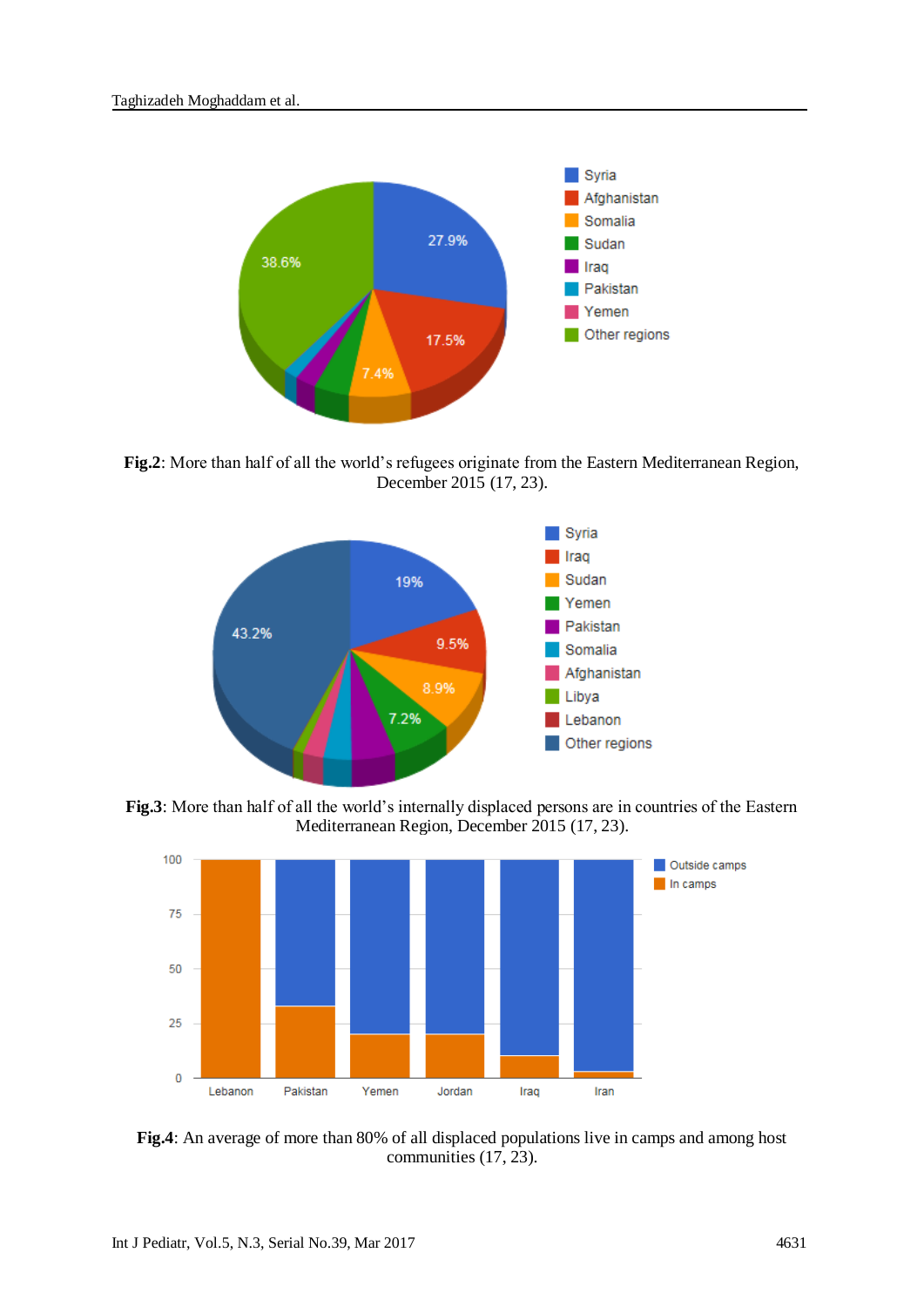In addition to more than 4.7 Syrian refugees affected by the crisis, an additional 20 million people living in host communities in neighbouring countries are directly or indirectly affected by the refugee crisis and in need of aid.

#### **3-2. Host communities**

Four countries in EMR host more than half of the world's refugees (**Figure.5**). Across the region, a large majority of refugees are being hosted by local populations, with only a small proportion living in camps.

Although the response of the local communities is based on the principle of solidarity, all bear the brunt of the current crisis (20-23).



**Fig.5**: Top refugee-hosting countries in EMR (millions) (12, 18).

### **3-3. Health problems**

#### **3-3-1. Public Health Impact**

The cumulative public health consequences of emergencies in the region on displaced populations are profound and enduring, affecting not only the displaced populations themselves, but also host communities, and playing a key role in determining the health security of the entire region.

#### **3-3-2. Mental Health**

Violence and displacement also increases the need for mental health services, especially for women and children, and this situation is further exacerbated by the lack of mental health professionals in crisis countries. Since the beginning of the conflict in Syria, a severe increase in psychological distress has been observed among the population. Over 50% of the population is estimated to be in need of psychosocial support. Out of the three psychiatric facilities in the country, the Aleppo psychiatric hospital has been destroyed. Psychotropic and epilepsy medications are often removed from shipments of interagency convoys. Further efforts are particularly needed regarding psychological counseling in Syria, Iraq and Yemen. In Lebanon, mental health conditions constitute around 2% of all cases seen at the PHC facilities as per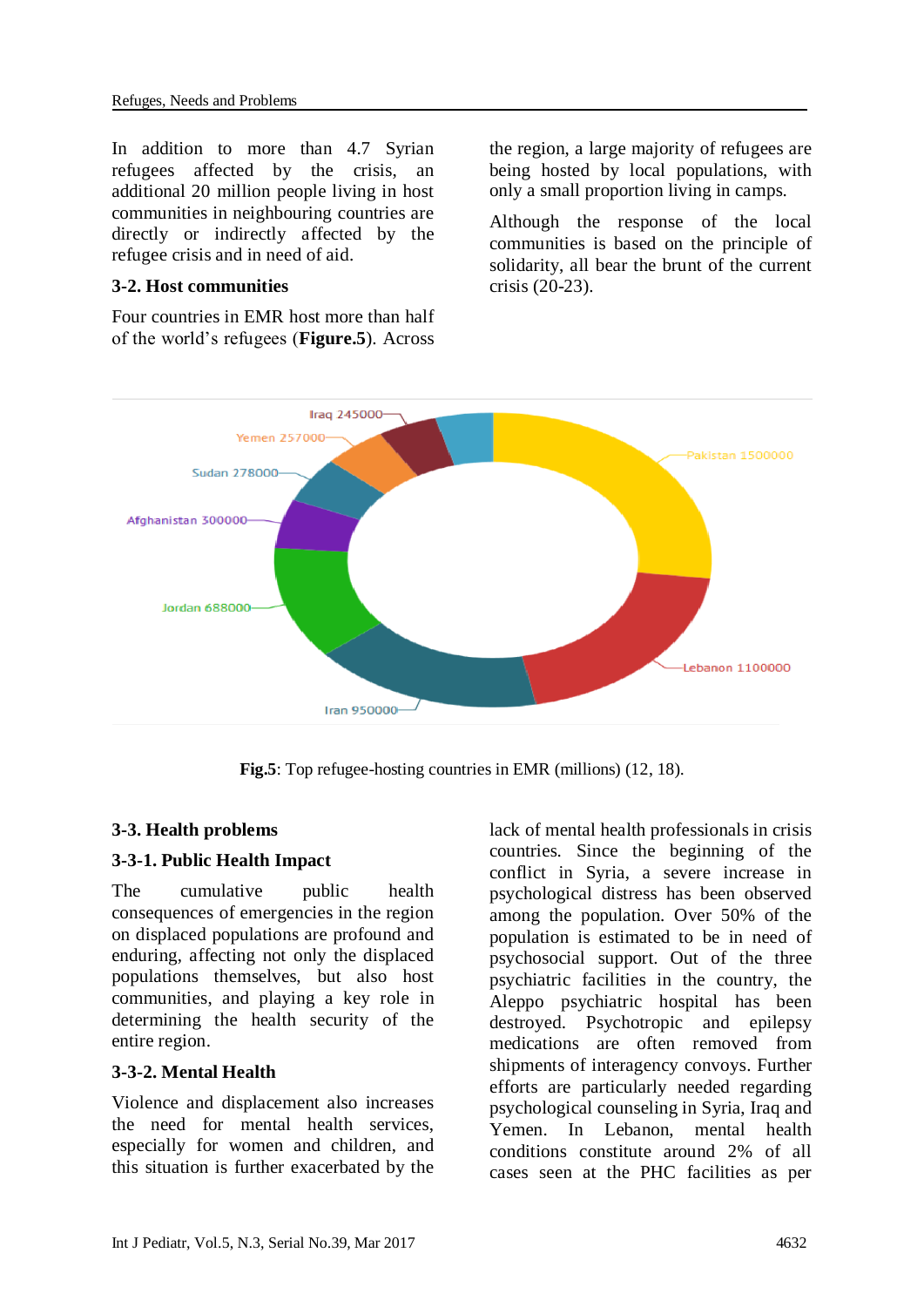UNHCR data. The most frequent mental health conditions presented at PHC centres are severe emotional distress (35%), epilepsy (20%), and intellectual disabilities (10%).

### **3-3-3. Reproductive, maternal and child health**

The main challenges facing reproductive, maternal and child health among refugee and displaced populations include: low use of antenatal care and high rates of caesarean sections, child diarrhea due to limited access to safe water, acute respiratory disease, acute malnutrition and micronutrient deficiency such as iron deficiency and inappropriate infant and young child feeding.

# **3-3-4. Non-communicable diseases**

The management of noncommunicable diseases (NCDs) is a key challenge. NCDs constitute a major health threat for displaced populations, and refugees who have found themselves at increasing risk of deteriorating health status. A significant number of refugees suffer from chronic diseases such as hypertension, cardiovascular diseases, diabetes and cancer, all requiring costly and long-term treatment. Data on utilization of the PHC services by the Syrian refugees/displaced indicates that around 8% of patients have NCD-related complaints. Nearly 30% of refugees in Jordan suffer from NCDs such as hypertension or diabetes, and 78% of households in Egypt have reported a family member suffering from a chronic disease. The most frequently observed NCDs are asthma/chronic obstructive pulmonary disease (COPD), diabetes, hypertension and cardiovascular diseases.

# **3-3-5. Communicable diseases**

Growing mass population movement, vaccine shortages and low vaccine rates have increased the risk of communicable disease outbreaks and threatened the health security of the entire region. The

expansion of vaccination activities into hard-to-reach areas is essential to achieve broader population coverage. This is of critical importance if transmission of vaccine-preventable diseases such as polio, measles and tuberculosis, is to be halted, particularly in the present context of high population mobility and overcrowded living conditions. In 2013, a polio outbreak in Syria led to the re-introduction of the disease in the Middle East, prompting a 12-month emergency immunization response by WHO and partners and the vaccination of more than 25 million children in 8 countries. Measles remains a threat, as cases continue to increase in Syria4. In Lebanon, the threat of outbreaks of acute watery diarrhea, hepatitis A, cholera, tuberculosis, measles, mumps, and other diseases are of concern, given the poor living conditions and frequent population movements between informal dwellings which have limited access to health care services. There is a need to protect more than one million refugees and members of host communities against viral hepatitis A through public health measures, including hygiene and access to safe water. Large refugee numbers add pressure on existing water and sanitation services in the hosting countries and increase environmental health risks. Even before the crisis in Syria, Jordan was the fourth most water scarce country in the world.

In Iraq, the pressure on services in impacted communities is also acute because of the overlapping refugee and IDP crises. With the majority of refugees living outside camps, public WASH services are under stress, and local authorities require support to improve and run public water, sewage, wastewater treatment, and municipal solid waste collection and disposal systems. As of the end of 2014, all of the refugees living in camps in Iraq and Jordan were in need of WASH support. There are competing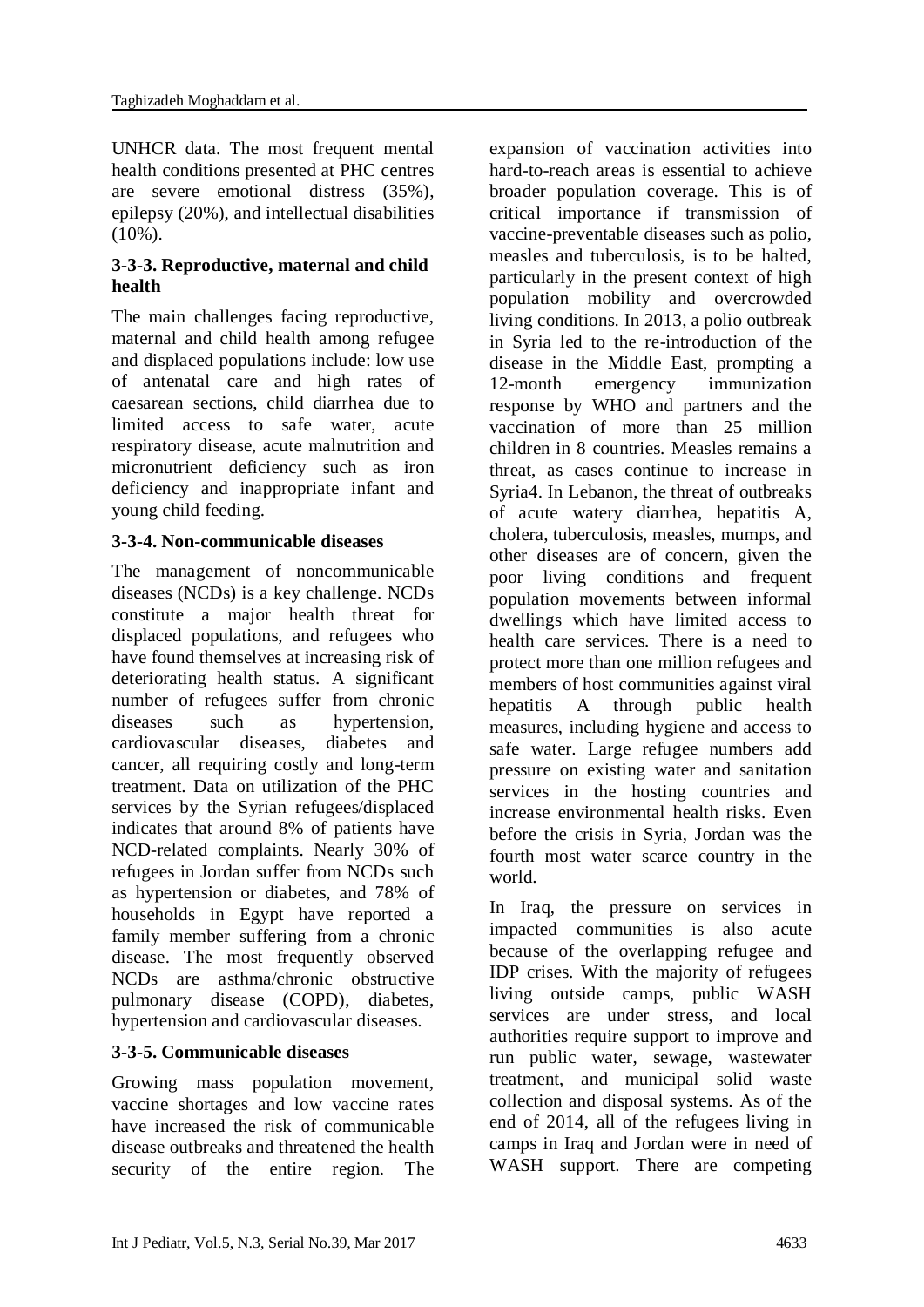demands for safe drinking water and wastewater services from both local communities and the refugees living in impacted areas. Cholera remains a major public health risk in the Eastern Mediterranean Region. The cholera outbreak in Iraq, September 2015, continues to pose a threat inside the country as well as among its neighbouring countries. Exacerbated by the fact that much of the country's water and sanitation infrastructure has almost collapsed, the outbreak also increased as a result of excessive rainfall that triggered flooding in the capital and surrounding governorates. In Yemen, where more than two million people have been internally displaced since March 2015, the collapse of the health system and shortages of safe drinking-water have resulted in increased risk of diarrhea, malaria, and dengue fever. Lack of access due to insecurity, a breakdown in health services and communication systems, has created challenges in the timely monitoring and detection of cases, and has impeded a response to an outbreak of dengue fever. In Afghanistan and Pakistan, polio is still an issue. Eradication efforts are challenged by insecurity and very low vaccination coverage of the refugee population. Although major outbreaks have not been seen, they continue to be a major concern for both the refugee population and hosting communities.

# **3-3-6. Casualties and injuries**

With injuries remaining a considerable burden among refugees, some types of war wounds require costly surgical treatment and lengthy rehabilitation. Training health care professionals in war surgery and the treatment of burns remains a challenge especially in countries such as Yemen, where more than 27,000 people have been injured since the beginning of the crisis in March. In Syria, more than 25,000 people are injured in relation to the conflict every month, placing an additional burden on the WHO to support trauma and surgical care of patients inside Syria and injured refugees fleeing to neighbouring countries. In Jordan, 8% per cent of refugees are reported to have a significant injury,6 of which 90% are conflict-related, and 25% have a physical, sensory or intellectual impairment. These health problems require long-term assistance and specialized services that are already overstretched, including convalescent care, nursing, and functional rehabilitation.

# **3-3-7. Access to affected populations**

With the number of countries experiencing political conflict in the region, one of the biggest issues impeding the ability of health partners to reach all affected populations is limited access for health partners. This is seen on a daily basis in Yemen, Iraq and Syria. In Syria, out of a total of 12.2 million in need of health care, 4.8 million live in hard to reach or besieged areas. In Iraq, out of a total of 8.6 million in need of health care services, 2.5 million are at high risk in extremely difficult to reach areas. In Yemen, where more than 15 million people require health services, restricted access into the country via all ports has delayed a timely response. It is estimated that out of those requiring health services, almost 5 million people are in inaccessible areas. Inside the country, lack of access to health care for timely diagnosis and treatment has increased the risk of diseases such as malaria and dengue fever, and immunization campaigns have been postponed due to violence and insecurity. There is a need to strengthen cross-line and cross-border operations to allow health partners to reach greater number of people with life-saving emergency health assistance. This includes strengthening cross-line coordination in collaboration with neighbouring countries and across sectors.

### **3-3-8. Safety of health care workers**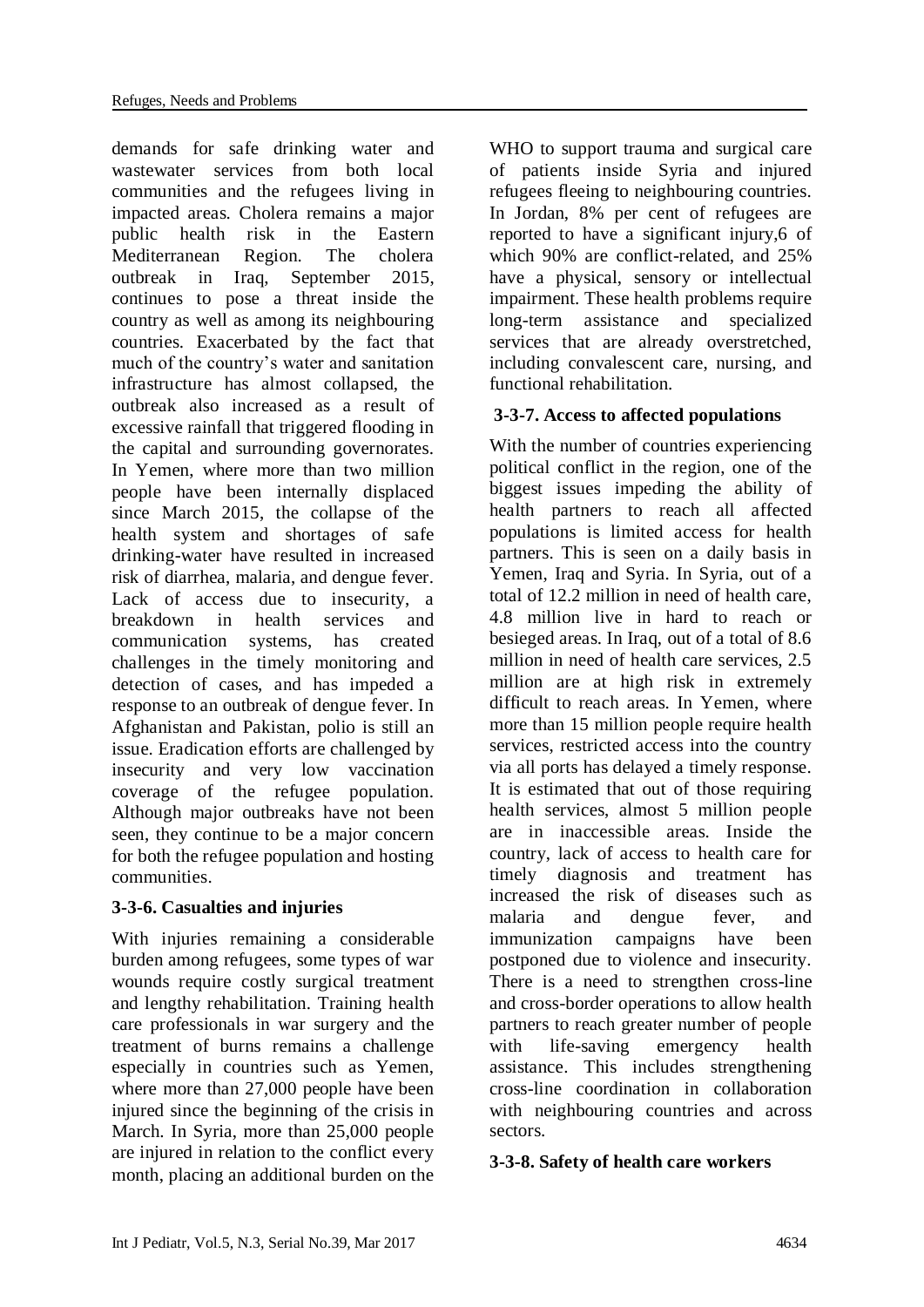Insecurity and violence in countries hosting internally displaced persons affect patients' access to health facilities and threaten the safety of health workers, patients and health facilities. The neutrality of healthcare workers and health facilities is not always respected in a number of countries experiencing conflicts in the Region. Health care workers have been killed, kidnapped, and assaulted, health facilities have been taken over for nonmedical purposes, and ambulances have been looted, stolen, shot at and denied travel through checkpoints. In the past 12 months, WHO has publically condemned such attacks in Afghanistan, Iraq, the occupied Palestinian territories, Sudan, Syria and Yemen. As a result, the health workforce has also been significantly reduced as many health professionals flee the violence, resulting in shortages in surgeons, anesthesiologists, laboratory professionals, female reproductive health professionals, and mental health experts, among others. Those who remain often encounter difficulties in accessing their place of work as a result of blocked roads, checkpoints and insecurity. The functionality of the health system and provision of health care services is further impeded as a result of damages of health infrastructure. As a result of the conflict, 58% of all hospitals in Syria are either partially or non-functioning, and almost 23% of health facilities in Yemen are nonfunctioning. Additionally, provision of medical supplies and equipment continues to be hampered by the continuing deterioration of the security situation and constraints imposed on humanitarian operations (24-30).

### **3-3-9. Socio-economic vulnerability**

Populations fleeing violence and conflict often arrive to neighboring countries that are themselves facing insecurity, political turmoil, economic hardships, limited employment opportunities, and scarce resources. As a result, in many cases,

refugees compete with host communities for jobs, health care and other services. In countries hosting Syrian refugees, especially Jordan and Lebanon, there is evidence that social tensions are increasingly becoming an issue in the neighbouring countries. An increase in competition for scarce resources, housing, and employment opportunities and a decline in the standard of living have resulted in limited interactions between communities and increased protection and security risks. A needs-assessment review carried out in Jordan in October 2014 confirmed that 74% of refugees are extremely or very vulnerable, with needs being highest in northern and central governorates.

Refugee families, particularly those living in non-camp settings, report increased debt and dependency on humanitarian assistance or reliance upon negative coping strategies. In Lebanon, the refugee influx has been accompanied by a decline in overall socio-economic indicators. GDP growth decreased from 10% in 2010 to 1% in 2014, while unemployment has doubled. These factors have tested the economic, political and social resilience of the country, and have strained public spending. The international community has acknowledged the issue and recently called for a high level meeting on resilience in Jordan. Increasing the income generating opportunities and a diversification in livelihoods have been identified as future challenges that need to be addressed to reduce the dependence on aid by the affected populations (17-20).

### **DISCUSSION**

### **4-1. Global facts about refugees**

 In 2014, global displacement reached historic levels: 59.5 million people were forced to flee their homes: roughly the same number of people in Britain. If these people made up their own country, it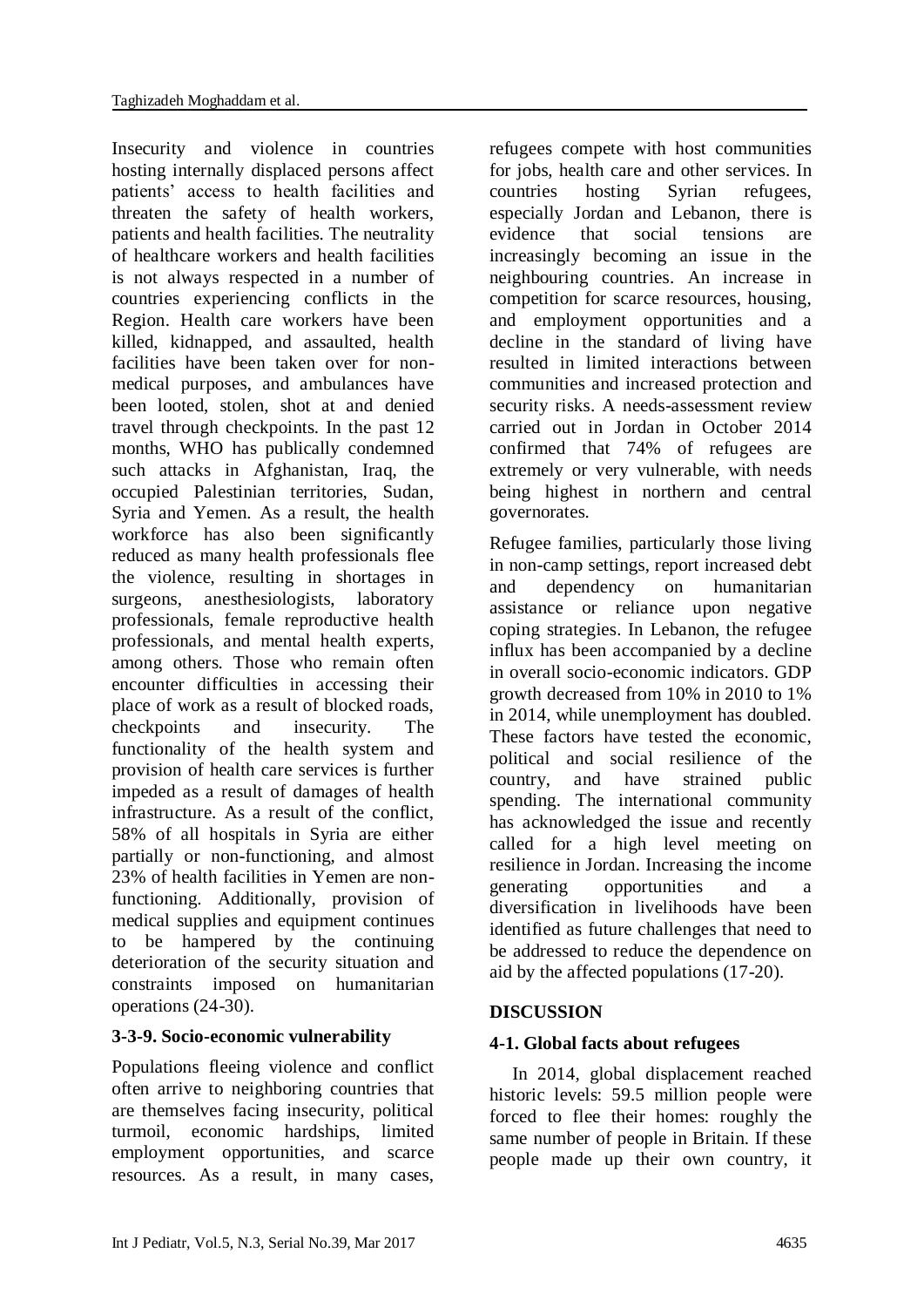would be the 24th largest nation in the world.

In 2014 alone, 8.3 million people were forced to flee: the highest annual increase on record.

That means that 42,500 people were forced to leave their homes every day because of conflict or persecution.

Of these people, 19.5 million are refugees, 1.8 million are asylum seekers and 38.2 million were internally displaced within their own country.

86% of the world's refugees are hosted by developing countries.

More than half (53%), of the world's refugees are from just three countries: Syria, Afghanistan and Somalia. The largest source of the world's refugees is Syria. One in five displaced persons is from Syria.

The top 5 host countries for refugees are:

- Turkey
- Pakistan
- Lebanon
- Iran
- Ethiopia

More than half of the world's refugees are children (51%): the highest figure in over a decade.

In 2014, 34,300 asylum claims were made by unaccompanied children: the highest number since records began. Most of the children were Afghan, Eritrean, Syrian or Somali (17-20).

#### **4-2. Health problems of refugees and migrants**

The health problems of refugees and migrants are similar to those of the rest of the population, although some groups may have a higher prevalence. The most frequent health problems of newly arrived refugees and migrants include accidental injuries, hypothermia, burns,

cardiovascular events, pregnancy and delivery-related complications, diabetes, and hypertension. Female refugees and migrants frequently face specific challenges, particularly in maternal, newborn and child health, sexual and reproductive health, and violence. The exposure of refugees and migrants to the risks associated with population movements – psychosocial disorders, reproductive health problems, higher newborn mortality, drug abuse, nutrition disorders, alcoholism and exposure to violence – increase their vulnerability to noncommunicable diseases (NCDs). The key issue with regard to NCDs is the interruption of care, due either to lack of access or to the decimation of health care systems and providers; displacement results in interruption of the continuous treatment that is crucial for chronic conditions. Children in vulnerable situations are prone to acute infections such as respiratory infections and diarrhoea because of poor living conditions and deprivation during migration and forced displacement, and they require access to acute care. Lack of hygiene can lead to skin infections (22- 29).

### **4-3. Inadequate funding**

Addressing the health challenges of refugees in all these countries needs substantial funding. As winter approaches, the health consequences will be even higher compared to the current already crucial situation. While needs are increasing, 3RP progress report June 2015 indicates that the health sector is only 17% funded (17-20).

### **4-4. Graded emergencies**

Following an escalation of violence in Yemen in March 2015, the crisis was designated a Level 3 emergency by the United Nations in July. This came less than 12 months after the announcement of the crisis in Iraq as a Level 3 emergency in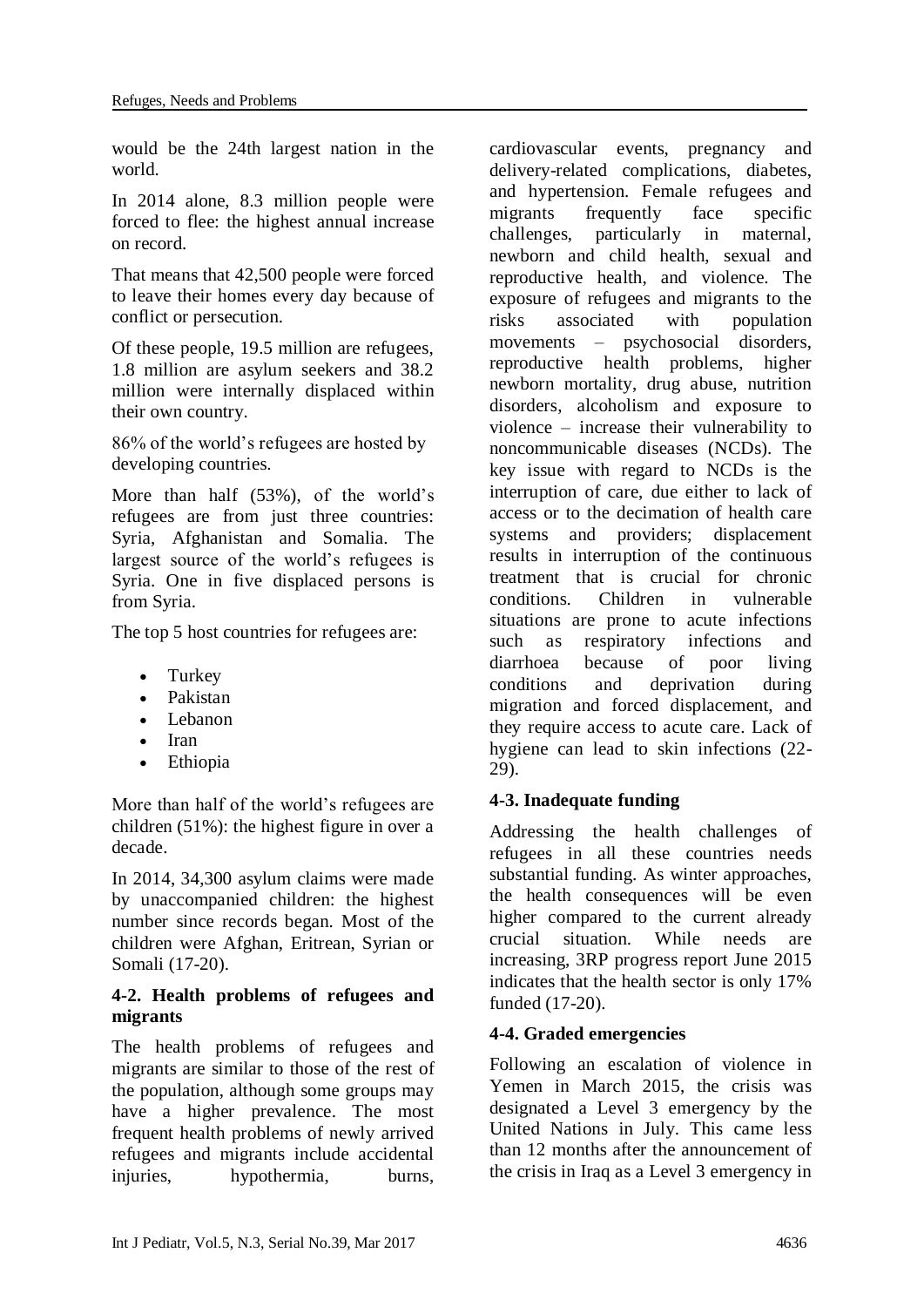August 2014. The Eastern Mediterranean Region now hosts 3 level 3 emergencies, including the crisis in the Syrian Arab Republic, as well as a number of long-term protracted emergencies (**Figure.6**).

| Grade 3 | Grade 2 | Grade 1     | <b>Protracted</b> |
|---------|---------|-------------|-------------------|
| Iraq    | Libya   | Afghanistan | Somalia           |
| Syria   |         | Palestine   | Sudan             |
| Yemen   |         | Pakistan    |                   |

**Fig.6:** Eastern Mediterranean Region hosts 3 level 3 emergencies

# **4-4-1. WHO's grading process**

WHO's grading process for emergencies informs the Organization of the extent, complexity and duration of organizational and or external support required. The grading of an emergency triggers WHO's Emergency Response Procedures and emergency policies, and prompts all WHO offices at all levels to repurpose resources in order to provide support. This internal process ensures that the Organization acts with appropriate urgency and mobilizes the appropriate resources in support of the response of the affected Member State, partners and the WHO country office.

### **4-4-2. Grade definitions**

*Grade.1*: a single or multiple country event with minimal public health consequences that requires a minimal WHO country office response or a minimal international WHO response. Organizational and/or external support required by the country office is minimal. The provision of support to the WHO country office is coordinated by a focal point in the Regional Office.

*Grade.*2: a single or multiple country event with moderate public health consequences that requires a moderate country office response and/or moderate international WHO response. Organizational and/or external support required by the country office is moderate. An Emergency Support Team, run out of the Regional Office (the Emergency Support Team is only run out of headquarters if multiple regions are affected), coordinates the provision of support to the country office.

*Grade.3*: a single or multiple country event with substantial public health consequences that requires a substantial country office response and/or substantial international WHO response. Organizational and/or external support required by the country office is substantial. An Emergency Support Team, run out of the Regional Office, coordinates the provision of support to the country office (17, 18, 22, 23).

# **5- CONCLUSION**

 As host to some of the world's biggest emergencies and protracted crises, the Eastern Mediterranean Region (EMR), carries the largest burden of displaced populations globally. Out of a total of 50 million refugees and IDPs worldwide, more than 29 million (58%) came from the Region (Figure.1) by October 2015. This includes more than 9 million refugees and 20 million internally displaced persons (IDPs). Syria is currently the world's biggest producer of refugees and IDPs,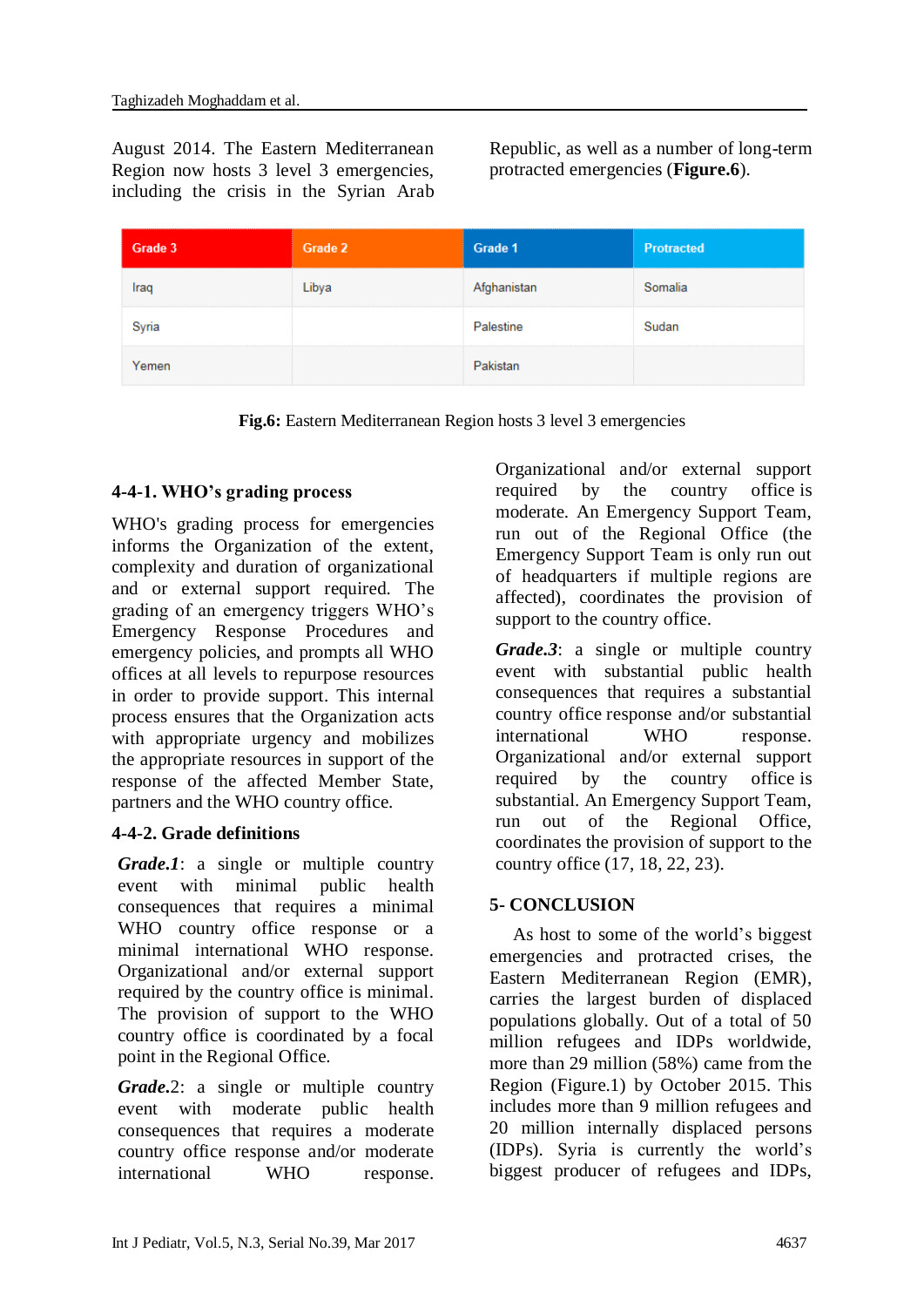with more than 40% of the population now displaced both inside the country and in neighbouring states. Afghanistan and Somalia face two of the longest-spanning refugee situations, with Afghanis constituting the second-largest refugee group in the world, and Somalia facing one of the world's most complex refugee situations. Over the past two years, the region saw massive internal displacement in Iraq, with more than 3 million people fleeing their homes since June 2014, and in Yemen, where more than 2.3 million people were internally displaced since March 2015.

### **6- CONFLICT OF NITEREST:** None**.**

#### **7- REFERENCES**

1. Human Rights Education Associates (HREA). "The Rights of Refugees." University of Minnesota Human Rights Library. Accessed February 27, 2014. Available at: http://www1.umn.edu/humanrts/edumat/study guides/refugees.htm.

2. United Nations High Commissioner for Refugees. "Facts and Figures on Refugees." UNHCR: The UN Refugee Agency. Accessed April 15, 2015. Available at: http://www.unhcr.org.uk/about-us/key-factsand-figures.html.

3. United Nations High Commissioner for Refugees. "Facts and Figures on Refugees." UNHCR: The UN Refugee Agency. Accessed April 15. 2015. Available at: http://www.unhcr.org.uk/about-us/key-factsand-figures.html.

4. Human Rights Education Associates (HREA). "The Rights of Refugees." University of Minnesota Human Rights Library. Accessed February 27, 2014. Available at: http://www1.umn.edu/humanrts/edumat/study guides/refugees.htm.

5. "Internal Displacement: Global Overview of Trends and Developments in 2006" (PDF). Internal Displacement Monitoring Centre (IDMC). April 2007. Retrieved 2007-10-23. Accessed Feb 27, 2014. Available at: http://www.internaldisplacement.org/assets/publications/2007/200 7-global-overview2006-global-en.pdf.

6. About Refugees, Asylum Seekers, Idps and Torture. International Rehabilitation Council for Torture Victims (IRCT). Accessed April 15, 2015.

7. Human Rights Education Associates (HREA). "The Rights of Refugees." University of Minnesota Human Rights Library. Accessed February 27, 2014, Available at: http://www1.umn.edu/humanrts/edumat/study guides/refugees.htm.

8. United Nations High Commissioner for Refugees. "World Refugee Day: UNHCR report finds 80 per cent of world's refugees in developing countries." UNHCR News. Accessed February 26, 2014. Available at: http://www.unhcr.org/4dfb66ef9.html.

9. United Nations High Commissioner for Refugees. "Internally Displaced People Figures." UNHCR News. Accessed April 15, 2015. Available at: http://www.unhcr.org/pages/49c3646c23.html.

10. United Nations High Commissioner for Refugees. "Populations by Origin Host Country." The UN Refugee Agency. Accessed February 26, 2014. Available at: http://www.unhcr.org/516285b89.pdf.

11. "Helpful Facts & Figures." Refugees International. Accessed February 26, 2014. Available at: http://www.refintl.org/getinvolved/helpful-facts-%2526-figures.

12. Taghizadeh Moghaddam H, Bahreini A, Ajilian Abbasi M, Fazli F, Saeidi M. Adolescence Health: the Needs, Problems and Attention. Int J Pediatr 2016; 4(2):1423-38.

13. Hoseini BL, Emami Moghadam Z, h Saeidi M, Rezaei Askarieh M, a Khademi Gh. Child Malnutrition at Different World Regions in 1990-2013. Int J Pediatr 2015; 3(5.1):921-3.

14. Vakili R, Emami Moghadam Z, Khademi Gh, Vakili S, h Saeidi M. Child Mortality at Different World Regions: A Comparison Review. Int J Pediatr 2015; 3(4.2):809-16.

15. Rajabi H, Saeidi M, Khademi Gh. Emergency Management of Common Diseases in Children. Int J Pediatr 2015; 3(4.1):789-98.